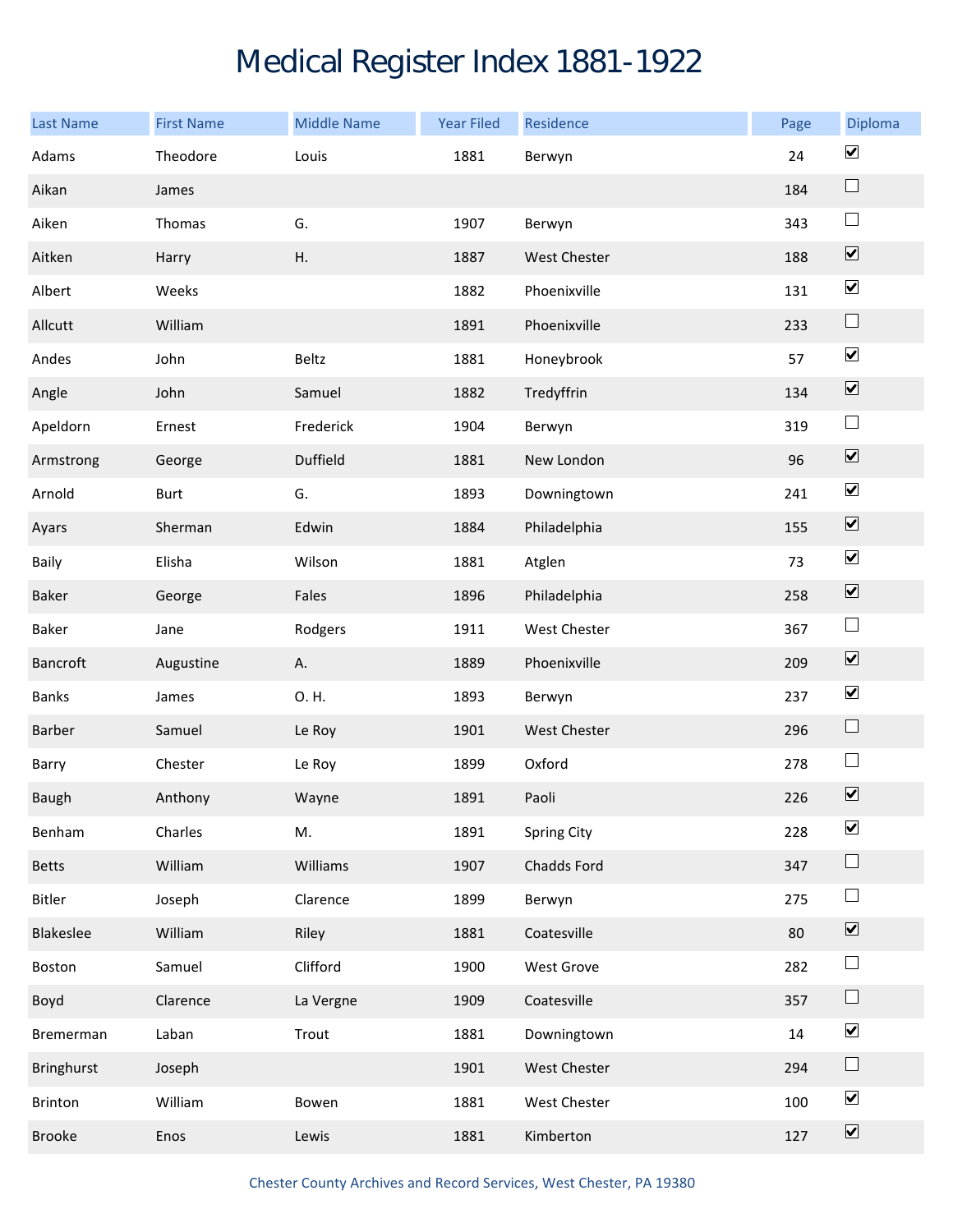| <b>Last Name</b> | <b>First Name</b> | <b>Middle Name</b> | <b>Year Filed</b> | Residence                         | Page | Diploma                      |
|------------------|-------------------|--------------------|-------------------|-----------------------------------|------|------------------------------|
| <b>Brower</b>    | Charles           | Johnson            | 1894              | <b>Spring City</b>                | 250  | $\blacktriangledown$         |
| <b>Brower</b>    | William           |                    | 1881              | <b>Spring City</b>                | 119  | $\boxed{\blacktriangledown}$ |
| Brown            | Spencer           | Hall               | 1881              | <b>West Chester</b>               | 3    | $\blacktriangledown$         |
| Bull             | William           | H. H.              | 1917              | Phoenixville                      | 388  | $\Box$                       |
| <b>Bullock</b>   | Charles           | Cevos              | 1889              | Londonderry                       | 208  | $\blacktriangledown$         |
| Burkartmaier     | John              | Henry              | 1912              | Avondale                          | 378  | $\Box$                       |
| <b>Butt</b>      | Abijah            | W.                 | 1886              | Paoli                             | 167  | $\blacktriangledown$         |
| Bye              | Charles           | Paxson             | 1881              | <b>Hickory Hill</b>               | 110  | $\boxed{\blacktriangledown}$ |
| Cahn             | Charles           | Α.                 | 1922              | Coatesville                       | 390  | $\Box$                       |
| Carden           | Frank             | V.                 | 1911              | Coatesville                       | 372  | $\Box$                       |
| Carey            | Robert            | Beatty             | 1881              | East Whiteland                    | 55   | $\boxed{\blacktriangledown}$ |
| Carmichael       | Arthur            |                    | 1904              | Coatesville                       | 314  | $\Box$                       |
| Carpenter        | Samuel            | Aloysius           | 1905              | Phoenixville                      | 334  | $\Box$                       |
| Cassel           | Wilbur            | Freas              | 1903              | Lafayette Hill                    | 312  | $\Box$                       |
| Catranach        | Notman            | Guthrie            | 1897              | West Chester                      | 261  | $\blacktriangledown$         |
| Chalfant         | William           | Paxson             | 1905              | Oxford                            | 333  | $\Box$                       |
| Chalfant         | William           | Windle             | 1909              | Philadelphia                      | 354  | $\Box$                       |
| Chandler         | Joseph            | Hendrickson        | 1881              | Centreville, New Castle, Delaware | 115  | $\boxed{\blacktriangledown}$ |
| Charlton         | Alonzo            | Potter             | 1881              | Jennerville                       | 21   | $\blacktriangledown$         |
| Charlton         | William           | Underdown          | 1909              | Kelton                            | 352  | $\Box$                       |
| Cheyney          | Mary              | Η.                 | 1886              | <b>West Chester</b>               | 170  | $\blacktriangledown$         |
| Chrisman         | Zachary           | Taylor             | 1881              | Warick                            | 109  | $\boxed{\blacktriangledown}$ |
| Clemens          | Francis           | Jr.                | 1901              | Paoli                             | 290  | $\Box$                       |
| Clement          | James             | M.                 | 1881              | Oxford                            | 26   | $\boxed{\blacktriangledown}$ |
| Clifford         | Edward            | M.                 | 1882              | Valley Forge                      | 136  | $\blacktriangledown$         |
| Coates           | Lewis             | Ρ.                 | 1915              | Coatesville                       | 385  | $\Box$                       |
| Coates           | Truman            | Jr.                | 1888              | Russellville                      | 198  | $\blacktriangledown$         |
| Coffman          | Isaac             | Zook               | 1881              | Phoenixville                      | 91   | $\boxed{\blacktriangledown}$ |
| Colgan           | John              | Aloysius           | 1906              | Philadelphia                      | 336  | $\Box$                       |
| Cook             | William           | Franklin           | 1909              | <b>Spring City</b>                | 353  | $\Box$                       |
| Cooper           | John              | Wilkins            | 1881              | West Chester                      | 42   | $\blacktriangledown$         |
| Corson           | Francis           | Foster             | 1881              | West Chester                      | 9    | $\boxed{\blacktriangledown}$ |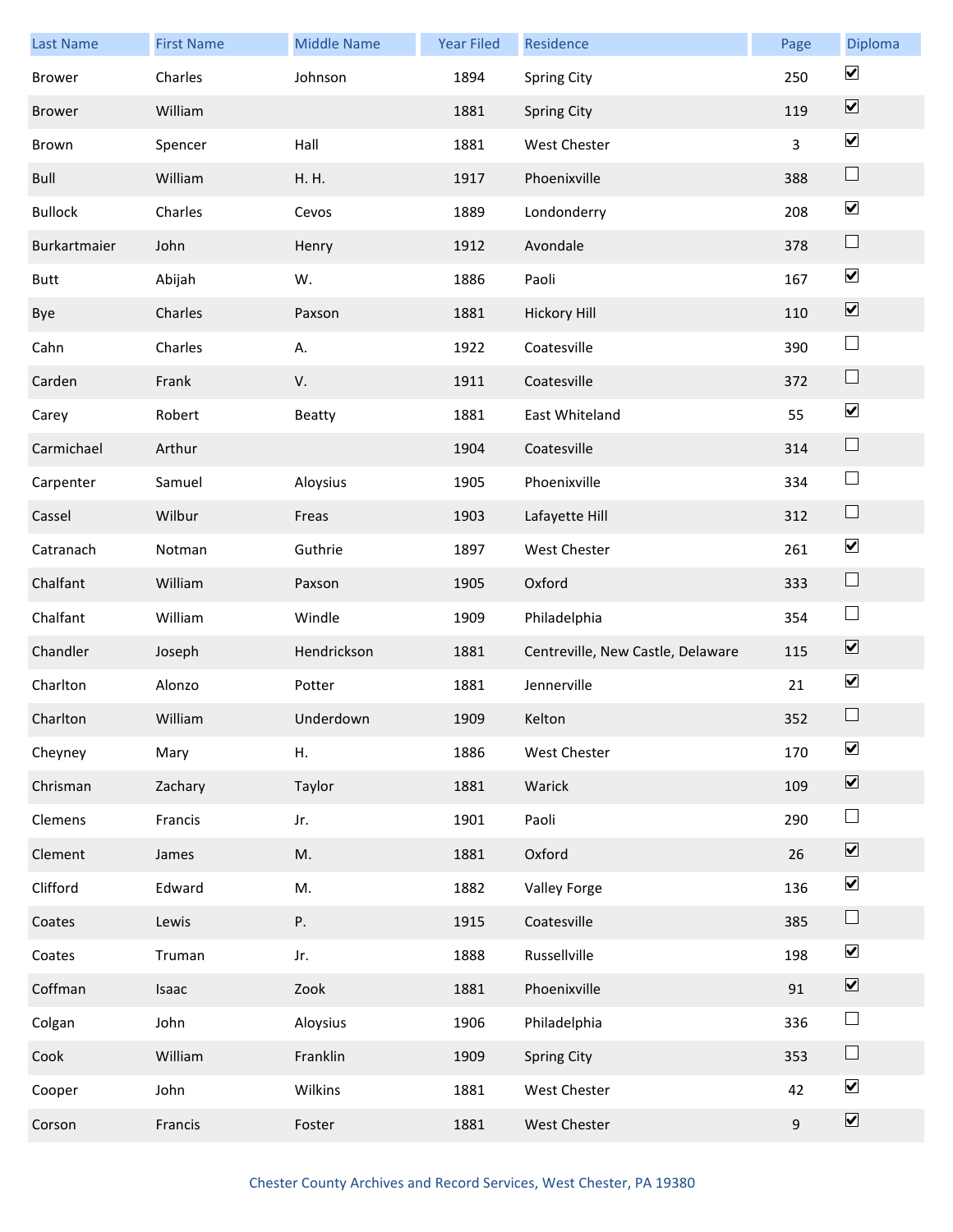| <b>Last Name</b> | <b>First Name</b> | <b>Middle Name</b> | <b>Year Filed</b> | Residence              | Page | Diploma                      |
|------------------|-------------------|--------------------|-------------------|------------------------|------|------------------------------|
| Corson           | Limwood           | Shamgar            | 1908              | Glenmore               | 349  | $\Box$                       |
| Cressman         | George            | S.                 | 1891              | Pughtown               | 227  | $\overline{\mathbf{v}}$      |
| Crumbaugh        | John              | W.                 | 1886              | Kennett                | 166  | $\blacktriangledown$         |
| Cunningham       | Charles           | Percival Harken    | 1908              | <b>West Chester</b>    | 348  | $\sqcup$                     |
| Dancy            | Henry             | Hyman              | 1903              | Phoenixville           | 311  | $\Box$                       |
| Dare             | George            | Teel               | 1881              | Oxford                 | 122  | $\overline{\mathbf{v}}$      |
| Darlington       | Emlen             | Painter            | 1900              | <b>West Chester</b>    | 283  | $\Box$                       |
| Davis            | John              | Η.                 | 1911              | Coatesville            | 373  | $\Box$                       |
| Davis            | William           | T.                 | 1910              | Coatesville            | 363  | $\Box$                       |
| Day              | Francis           | Harvey             | 1887              | Talleyville, Delaware  | 178  | $\boxed{\blacktriangledown}$ |
| Dickinson        | Joseph            | Truman             | 1881              | Parkesburg             | 82   | $\blacktriangledown$         |
| <b>Dicks</b>     | Joseph            | Oscar              | 1899              | <b>West Chester</b>    | 276  | $\Box$                       |
| Dietrich         | George            | Elmer              | 1907              | Coatesville            | 342  | $\Box$                       |
| Dietterich       | Charles           | Dimm               | 1913              | Parkerford             | 381  | $\Box$                       |
| Doran            | Charles           | Franklin           | 1898              | Phoenixville           | 269  | $\blacktriangledown$         |
| Dowlin           | Clifton           |                    | 1883              | Downingtown            | 148  | $\overline{\mathbf{v}}$      |
| Downing          | Henry             | Miller             | 1887              | East Goshen            | 182  | $\blacktriangledown$         |
| Downing          | William           | Denny              | 1881              | Honeybrook             | 76   | $\boxed{\blacktriangledown}$ |
| Dunn             | Thomas            | D.                 | 1882              | West Chester           | 138  | $\blacktriangledown$         |
| Eaches           | William           | DeHaven            | 1895              | Phoenixville           | 254  | $\boxed{\blacktriangledown}$ |
| Edge             | John              | Ρ.                 | 1885              | Downingtown            | 158  | $\boxed{\blacktriangledown}$ |
| Edwards          | John              | Wesley             | 1898              | Toughkenamon           | 267  | $\boxed{\blacktriangledown}$ |
| Eldridge         | Thomas            | Edwin              | 1909              | Philadelphia           | 356  | $\Box$                       |
| Ellsworth        | Amos              | Dolbier            | 1900              | Coatesville            | 288  | $\Box$                       |
| Emack            | Alexander         | Franklin Dulin     | 1881              | Phoenixville           | 123  | $\blacktriangledown$         |
| Emery            | William           | Harland            | 1900              | Coatesville            | 281  | $\Box$                       |
| Enders           | William           | James              | 1893              | Berwyn                 | 243  | $\blacktriangledown$         |
| Entrikin         | Sarah             | Ann                | 1881              | <b>West Chester</b>    | 17   | $\overline{\mathbf{v}}$      |
| Evans            | John              | Frick              | 1881              | Downington             | 98   | $\blacktriangledown$         |
| Evans            | John              | King               | 1884              | Lionville              | 156  | $\boxed{\blacktriangledown}$ |
| Evans            | William           | Downing            | 1881              | <b>Chester Springs</b> | 87   | $\blacktriangledown$         |
| Eves             | James             | Strawbridge        | 1881              | New London             | 41   | $\boxed{\blacktriangledown}$ |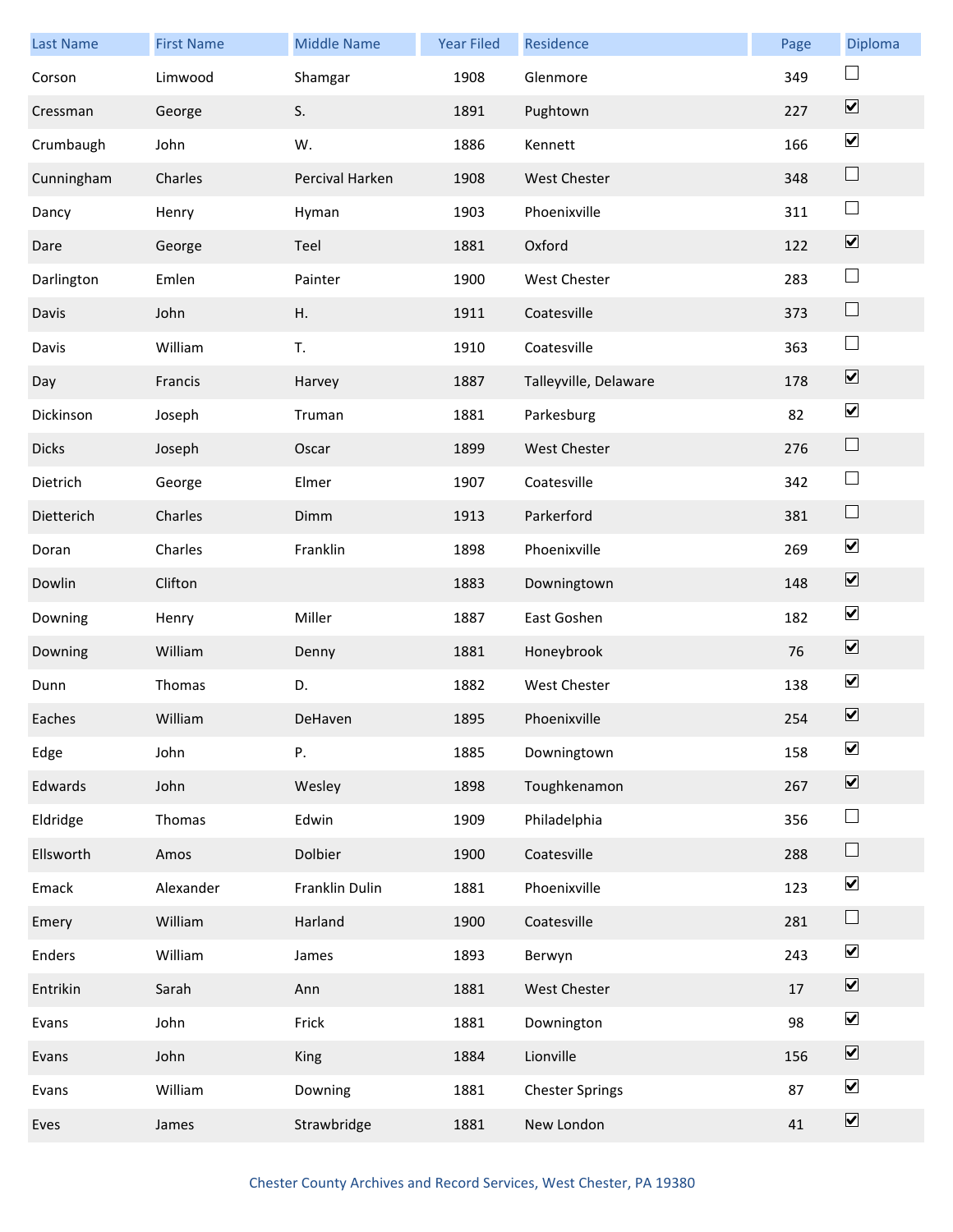| <b>Last Name</b> | <b>First Name</b> | <b>Middle Name</b> | <b>Year Filed</b> | Residence                     | Page   | Diploma                      |
|------------------|-------------------|--------------------|-------------------|-------------------------------|--------|------------------------------|
| Ewing            | Charles           | Agnew              |                   | <b>West Grove</b>             | 328    | $\Box$                       |
| Ewing            | Robert            | <b>Black</b>       | 1881              | <b>West Grove</b>             | 20     | $\overline{\mathbf{v}}$      |
| Ewing            | William           | Bingham            | 1902              | <b>West Grove</b>             | 300    | $\Box$                       |
| Farley           | Robert            |                    | 1887              | Phoenixville                  | 179    | $\boxed{\blacktriangledown}$ |
| Farley           | Walter            | <b>B.</b>          | 1891              | Berwyn                        | 223    | $\blacktriangledown$         |
| Farrell          | John              | Aloysius           | 1899              | <b>West Chester</b>           | 277    | $\Box$                       |
| Finkbiner        | Samuel            | Sylvanus           | 1881              | Lawrenceville, East Coventry  | 47     | $\blacktriangledown$         |
| Forbes           | John              | Smith              | 1884              | Upland                        | 150    | $\boxed{\blacktriangledown}$ |
| Fordyce          | De Lorme          | Trow               | 1914              | Phoenixville                  | 383    | $\Box$                       |
| Fox              | George            | Hershey            | 1898              | Downingtown                   | 268    | $\boxed{\blacktriangledown}$ |
| Frederick        | Charles           | Naze               | 1881              | Tredyffrin                    | 56     | $\blacktriangledown$         |
| Freichler        | Claudius          | Galen              | 1881              | Honeybrook                    | $71\,$ | $\boxed{\blacktriangledown}$ |
| Fronfield        | Harvey            | J.                 | 1884              | White horse, Willistown       | 151    | $\blacktriangledown$         |
| Fulton           | James             |                    | 1881              | New London                    | 44     | $\boxed{\blacktriangledown}$ |
| Fussell          | Morris            |                    | 1881              | <b>Chester Springs</b>        | 86     | $\blacktriangledown$         |
| Gardiner         | William           | J.                 | 1891              | Wayne, Delaware County        | 225    | $\overline{\mathbf{v}}$      |
| Gaston           | Alexander         | Kirkpatrick        | 1881              | West Brandywine               | 103    | $\blacktriangledown$         |
| Gaston           | James             |                    | 1881              | Honeybrook                    | 88     | $\boxed{\blacktriangledown}$ |
| Gibson           | Maris             |                    | 1881              | Guthrieville, East Brandywine | $10\,$ | $\blacktriangledown$         |
| Giffen           | Robert            | Emme W.            | 1884              | <b>West Chester</b>           | 153    | $\boxed{\blacktriangledown}$ |
| Gifford          | Ullysses          | Grant              | 1888              | Avondale                      | 193    | $\blacktriangledown$         |
| Gillespie        | Franklin          |                    | 1890              | New London                    | 215    | $\boxed{\blacktriangledown}$ |
| Gilpin           | Friend            | Bennett            | 1902              | Collamer                      | 305    | $\Box$                       |
| Glenn            | Harvey            | Rayburn            | 1906              | Cochranville                  | 337    | $\Box$                       |
| Good             | John              | Winfield           | 1889              | Spring City                   | 203    | $\blacktriangledown$         |
| Gotwals          | John              | Elmer              | 1916              | Phoenixville                  | 387    | $\Box$                       |
| Graber           | James             | D.                 | 1910              | Royersford, Montgomery County | 364    | $\Box$                       |
| Graham           | Charles           | Percy              | 1888              | Kennett Square                | 192    | $\Box$                       |
| Graham           | Hamilton          |                    | 1892              | Kennett Square                | 236    | $\blacktriangledown$         |
| Graver           | James             | D.                 | 1904              | Rogersford, Montgomery County | 322    | $\boxed{\blacktriangledown}$ |
| Graves           | Everett           | Amos               | 1902              | Coateville                    | 309    | $\Box$                       |
| Gregg            | Alpheus           | W.                 | 1889              | Kennett Square                | 207    | $\boxed{\blacktriangledown}$ |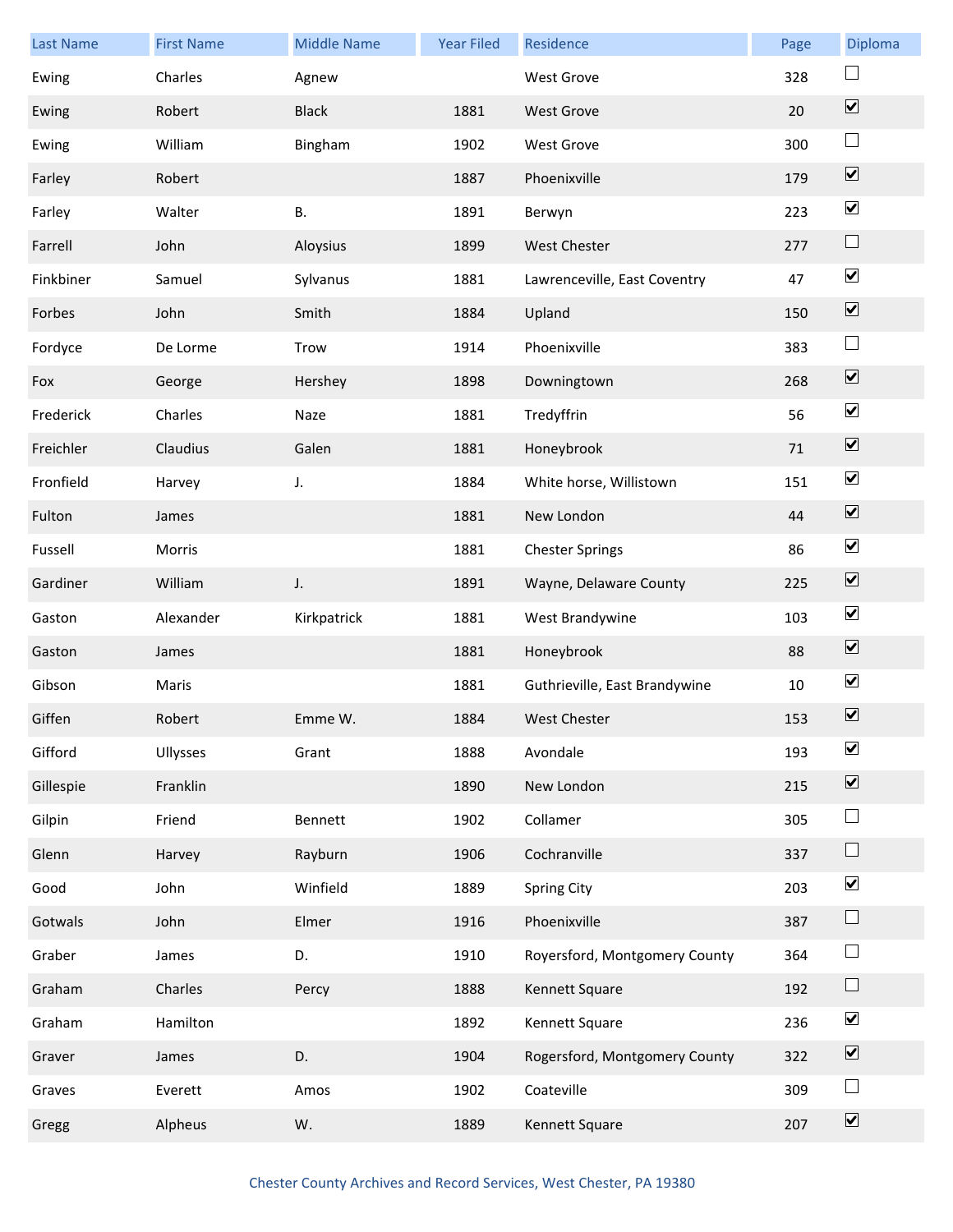| <b>Last Name</b> | <b>First Name</b> | <b>Middle Name</b>       | <b>Year Filed</b> | Residence                   | Page | Diploma                      |
|------------------|-------------------|--------------------------|-------------------|-----------------------------|------|------------------------------|
| Grewer           | Edward            |                          | 1912              | Coatesville                 | 375  | $\sqcup$                     |
| Griffith         | Robert            | Whiteside                | 1881              | Kimberton                   | 68   | $\overline{\mathbf{v}}$      |
| Gryder           | Montgomery        | Rankin                   | 1881              | Oxford                      | 117  | $\blacktriangledown$         |
| Hadfield         | Edward            | John                     | 1897              | Phoenixville                | 264  | $\overline{\mathbf{v}}$      |
| Hafley           | Lewis             | Adams                    | 1881              | Charlestown, Chester County | 63   | $\blacktriangledown$         |
| Hall             | James             | Haywood                  | 1907              | Coatesville                 | 344  | $\Box$                       |
| Hall             | Katharine         | Sophia McKeon            | 1922              | Thornberry                  | 391  | $\Box$                       |
| Hamilton         | Willis            | M.D.                     | 1892              | Kennett Square              | 235  | $\boxed{\blacktriangledown}$ |
| Hargraves        | Minnie            | Elisam                   | 1882              | Coatesville                 | 132  | $\blacktriangledown$         |
| Harner           | John              | Ε.                       | 1882              | Honeybrook                  | 139  | $\boxed{\blacktriangledown}$ |
| Harris           | Robert            | Edward                   | 1907              | Coatesville                 | 341  | $\Box$                       |
| Hartman          | George            | F.                       | 1887              | Valley Forge                | 183  | $\boxed{\blacktriangledown}$ |
| Hartman          | William           | Dell                     | 1881              | <b>West Chester</b>         | 94   | $\blacktriangledown$         |
| Hawley           | Levirus           | В.                       | 1881              | Phoenixville                | 62   | $\overline{\mathbf{v}}$      |
| Hawley           | Mary              | Anna                     | 1881              | Pughtown                    | 18   | $\blacktriangledown$         |
| Heagey           | Henry             | <b>Frederick Cronise</b> | 1883              | Russelville                 | 145  | $\overline{\mathbf{v}}$      |
| Hearn            | Marion            |                          | 1905              | Thorndale                   | 327  | $\Box$                       |
| Heck             | George            | Wally                    | 1909              | Coatesville                 | 358  | $\Box$                       |
| Heckel           | William           | Frederick                | 1881              | East Vincent                | 85   | $\blacktriangledown$         |
| Hedley           | James             | Roger                    | 1901              | Paoli                       | 295  |                              |
| Heffner          | Oliver            | C.                       | 1894              | Pottstown                   | 245  | $\blacktriangledown$         |
| Hemphill         | Joseph            | Jr.                      | 1897              | West Chester                | 263  | $\boxed{\blacktriangledown}$ |
| Henderson        | John              | David Williams           | 1881              | Malvern                     | 114  | $\overline{\mathbf{v}}$      |
| Henson           | Alonzo            | Folwell                  |                   | Downingtown                 | 274  | $\Box$                       |
| Heston           | Eber              |                          | 1882              | West Grove                  | 135  | $\blacktriangledown$         |
| Hetrick          | Jacob             | A. W.                    | 1893              | Asbury Park, New Jersey     | 242  | $\boxed{\blacktriangledown}$ |
| Hickel           | James             | Edward                   | 1905              | Glen Moore                  | 329  | $\Box$                       |
| High             | William           | <b>Beidler</b>           | 1902              | <b>Chester County</b>       | 298  | $\Box$                       |
| Hoffman          | George            | Llewellyn                | 1905              | Honeybrook                  | 332  | $\Box$                       |
| Hollowell        | James             |                          | 1900              | Parkesburg                  | 284  | $\Box$                       |
| Hoopes           | Levi              |                          | 1881              | Downingtown                 | 23   | $\blacktriangledown$         |
| Hopkins          | Ephraim           |                          | 1881              | Marshallton                 | 92   | $\boxed{\blacktriangledown}$ |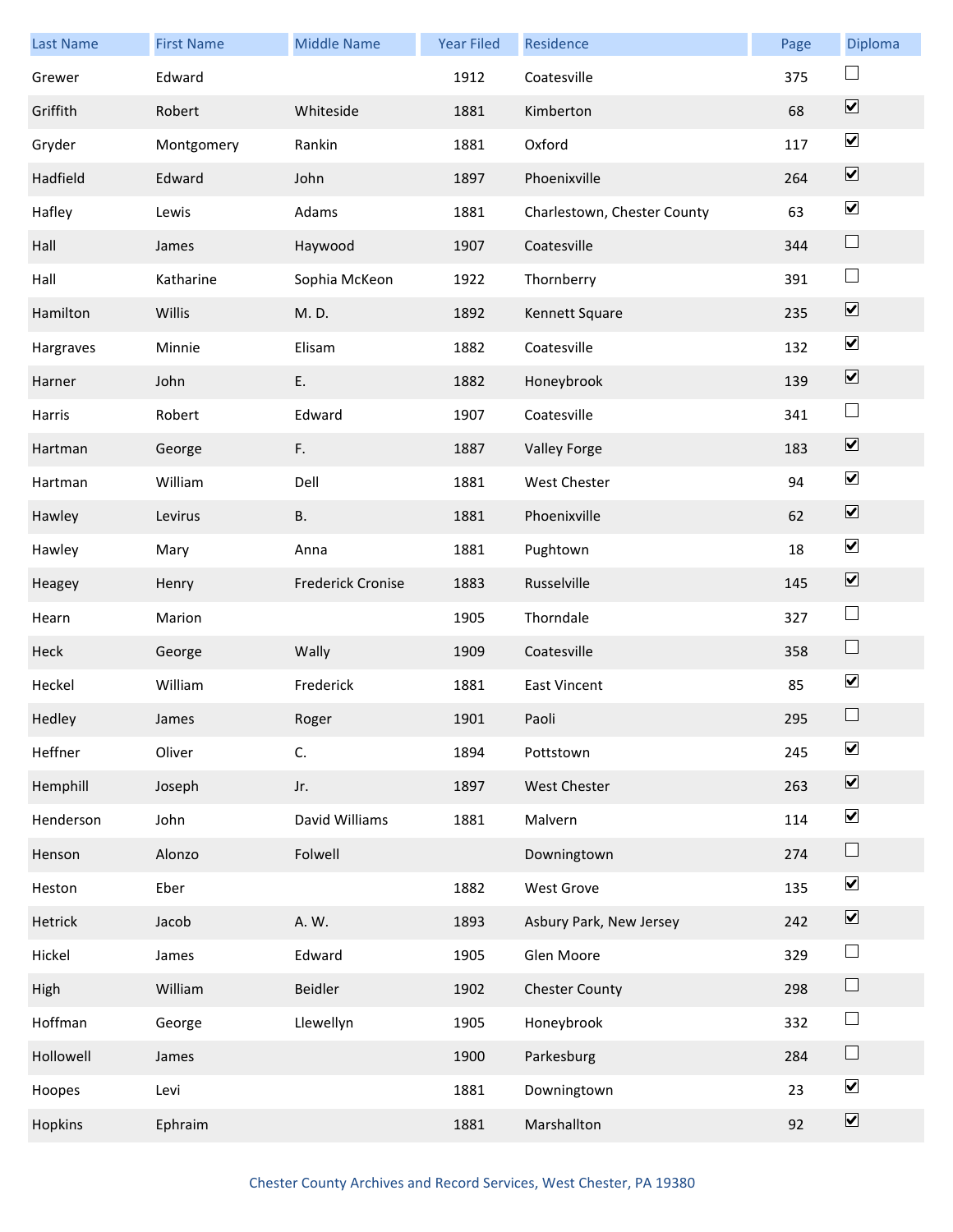| <b>Last Name</b> | <b>First Name</b> | <b>Middle Name</b> | <b>Year Filed</b> | Residence                  | Page | Diploma                      |
|------------------|-------------------|--------------------|-------------------|----------------------------|------|------------------------------|
| Horning          | Charles           | Shannon            | 1881              | Phoenixville               | 125  | $\blacktriangledown$         |
| Hoskins          | John              | R.                 | 1881              | West Chester               | 65   | $\overline{\mathbf{v}}$      |
| Hoskins          | John              | Robinson           | 1906              | West Chester               | 338  | $\Box$                       |
| Hoskins          | Percy             | C.                 | 1881              | East Goshen                | 66   | $\overline{\mathbf{v}}$      |
| Housekeeper      | Frank             | Pierce             | 1881              | Coatesville                | 105  | $\blacktriangledown$         |
| Houston          | Joseph            | Willis             | 1881              | <b>Upper Oxford</b>        | 34   | $\overline{\mathbf{v}}$      |
| Hudders          | John              | Steele             | 1881              | Avondale                   | 43   | $\blacktriangledown$         |
| Hughes           | Morris            |                    | 1885              | Kennett Square             | 162  | $\boxed{\blacktriangledown}$ |
| Hughes           | Robert            | Coffman            | 1910              | Paoli                      | 361  | $\Box$                       |
| Hulme            | Laure             |                    | 1886              | West Chester               | 164  | $\boxed{\blacktriangledown}$ |
| Hutchinson       | D.                | Edgar              | 1905              | East Downingtown           | 331  | $\Box$                       |
| Hutchison        | Francis           | Pringle            | 1881              | Oxford                     | 25   | $\overline{\mathbf{v}}$      |
| Ingram           | Thomas            | Darlington         | 1881              | West Chester               | 59   | $\blacktriangledown$         |
| Jackson          | Charles           | Ρ.                 | 1885              | Nottingham                 | 159  | $\overline{\mathbf{v}}$      |
| Jackson          | Edward            |                    | 1881              | West Chester               | 29   | $\blacktriangledown$         |
| Jacobs           | Francis           | <b>Brinton</b>     | 1900              | <b>West Chester</b>        | 286  | $\Box$                       |
| Jocom            | Charles           | Alvin              | 1907              | Phoenixville               | 345  | $\Box$                       |
| Johns            | Jacob             | R.                 | 1891              | Chadds Ford                | 224  | $\overline{\mathbf{v}}$      |
| Johnson          | Isaac             | D.                 | 1881              | Kennett Square             | 6    | $\blacktriangledown$         |
| Johnson          | John              | Huston             | 1912              | Unionville                 | 376  |                              |
| Jones            | Joseph            | Ε.                 | 1881              | West Chester               | 49   | $\blacktriangledown$         |
| Jordan           | George            | Washington         | 1882              | Romansville, West Bradford | 130  | $\boxed{\blacktriangledown}$ |
| Kaye             | John              |                    | 1881              | <b>East Coventry</b>       | 11   | $\blacktriangledown$         |
| Keelor           | Reinard           | Smith              | 1881              | Phoenixville               | 77   | $\boxed{\blacktriangledown}$ |
| Keene            | Christopher       | D.                 | 1891              | Collainer                  | 232  | $\blacktriangledown$         |
| Kelly            | Francis           | Patrick            | 1881              | Phoenixville               | 95   | $\overline{\mathbf{v}}$      |
| Kelly            | Joseph            | De Warren          | 1902              | Coatesville                | 304  | $\Box$                       |
| Kerr             | Edward            |                    | 1890              | Downingtown                | 217  | $\overline{\mathbf{v}}$      |
| Keylor           | Joseph            | В.                 | 1885              | Cochranville               | 160  | $\blacktriangledown$         |
| Knauer           | John              | Glenwood           | 1951              | Phoenixville               | 392  | $\Box$                       |
| Krauser          | Cyrus             | Francis            | 1881              | Wallace                    | 97   | $\blacktriangledown$         |
| Kulp             | Horace            | Landes             | 1900              | <b>Graters Ford</b>        | 285  | $\Box$                       |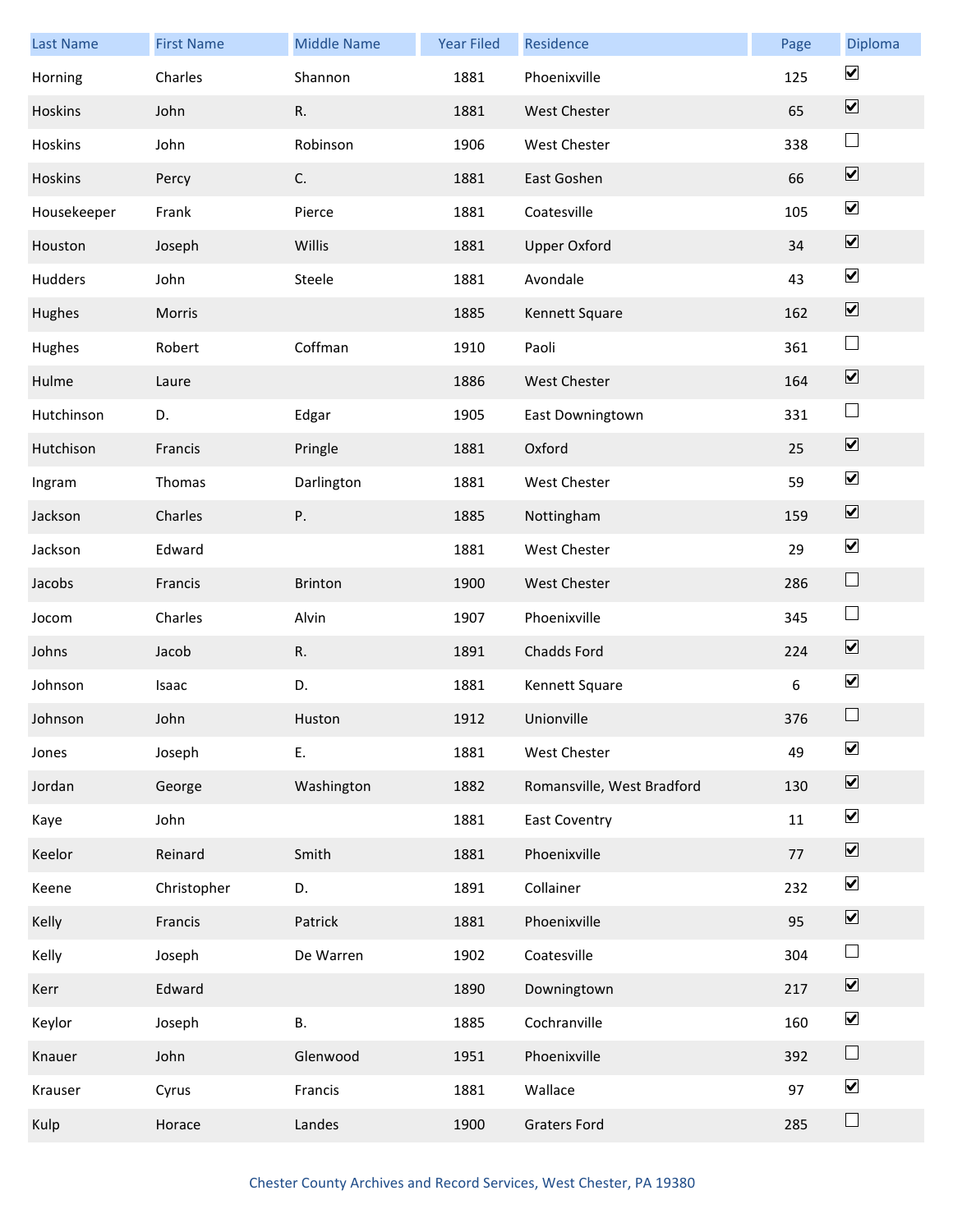| <b>Last Name</b> | <b>First Name</b> | <b>Middle Name</b> | <b>Year Filed</b> | Residence            | Page           | Diploma                      |
|------------------|-------------------|--------------------|-------------------|----------------------|----------------|------------------------------|
| Kurtz            | Clarence          | Suplee             | 1890              | Malvern              | 216            | $\blacktriangledown$         |
| Landry           | Walter            | Α.                 | 1904              | Phoenixville         | 315            | $\Box$                       |
| Latshaw          | John              | Harman             | 1883              | West Pikeland        | 143            | $\blacktriangledown$         |
| Lawless          | Nicholas          | William            | 1907              | West Chester         | 346            | $\sqcup$                     |
| Leech            | James             | Stewart            | 1881              | Downingtown          | 61             | $\blacktriangledown$         |
| Leslie           | Samuel            | Η.                 | 1886              | <b>Spring City</b>   | 176            | $\overline{\mathbf{v}}$      |
| Lewis            | Margaret          | C.                 | 1897              | Philadelphia         | 260            | $\blacktriangledown$         |
| Liebermann       | Jacob             | D.                 | 1911              | West Grove           | 371            | $\Box$                       |
| Linton           | Frances           |                    | 1888              | West Chester         | 197            | $\blacktriangledown$         |
| Lloyd            | John              | Hepburn            | 1906              | Leonard              | 339            | $\Box$                       |
| Long             | William           | Hillwell Jr.       | 1909              | Philadelphia         | 360            | $\Box$                       |
| Lorman           | Η.                | Ρ.                 | 1887              | Philadelphia         | 180            | $\overline{\mathbf{v}}$      |
| Lorman           | Henry             | Pleasanton         | 1882              | Philadelphia         | 140            | $\boxed{\blacktriangledown}$ |
| Lort             | Joseph            |                    | 1881              | Lewisville           | 107            | $\overline{\mathbf{v}}$      |
| Lutz             | Hiram             | L.                 | 1902              | Atglen               | 301            | $\overline{\phantom{a}}$     |
| MacElsee         | George            | Albert             | 1888              | Rockville            | 196            | $\overline{\mathbf{v}}$      |
| Mackey           | David             |                    | 1890              | Lewisville           | 220            | $\blacktriangledown$         |
| Magraw           | George            | Thomas             | 1901              | Landenberg           | 293            | $\Box$                       |
| Mann             | Simon             | Seitz              | 1894              | Honeybrook           | 252            | $\blacktriangledown$         |
| Marshall         | Edward            | J.                 | 1887              | <b>West Bradford</b> | 185            | $\boxed{\blacktriangledown}$ |
| Martin           | George            |                    | 1881              | West Chester         | 72             | $\blacktriangledown$         |
| Massey           | Isaac             |                    | 1881              | West Chester         | 15             | $\boxed{\blacktriangledown}$ |
| Matlack          | Richard           | В.                 | 1881              | <b>Upper Uwchlan</b> | 38             | $\blacktriangledown$         |
| Matlack          | William           | Henry              | 1881              | Downingtown          | $\overline{2}$ | $\boxed{\blacktriangledown}$ |
| Matthews         | William           | Johnson            | 1905              | Paoli                | 324            | $\Box$                       |
| Mattson          | Alfred            | Simmons            | 1881              | Kennett              | 46             | $\overline{\mathbf{v}}$      |
| Maxwell          | James             | Rea                | 1888              | Parkesburg           | 195            | $\blacktriangledown$         |
| May              | Elizabeth         |                    | 1881              | North Coventry       | 48             | $\overline{\mathbf{v}}$      |
| McCausland       | James             | Ralston            | 1889              | Duffryn Manor        | 211            | $\blacktriangledown$         |
| McClurg          | John              | Russell            | 1881              | West Chester         | 70             | $\boxed{\blacktriangledown}$ |
| McCreary         | John              | Harter             | 1881              | Honeybrook           | 133            | $\blacktriangledown$         |
| McKinney         | William           | Glenn              | 1894              | Glen Moore           | 253            | $\boxed{\blacktriangledown}$ |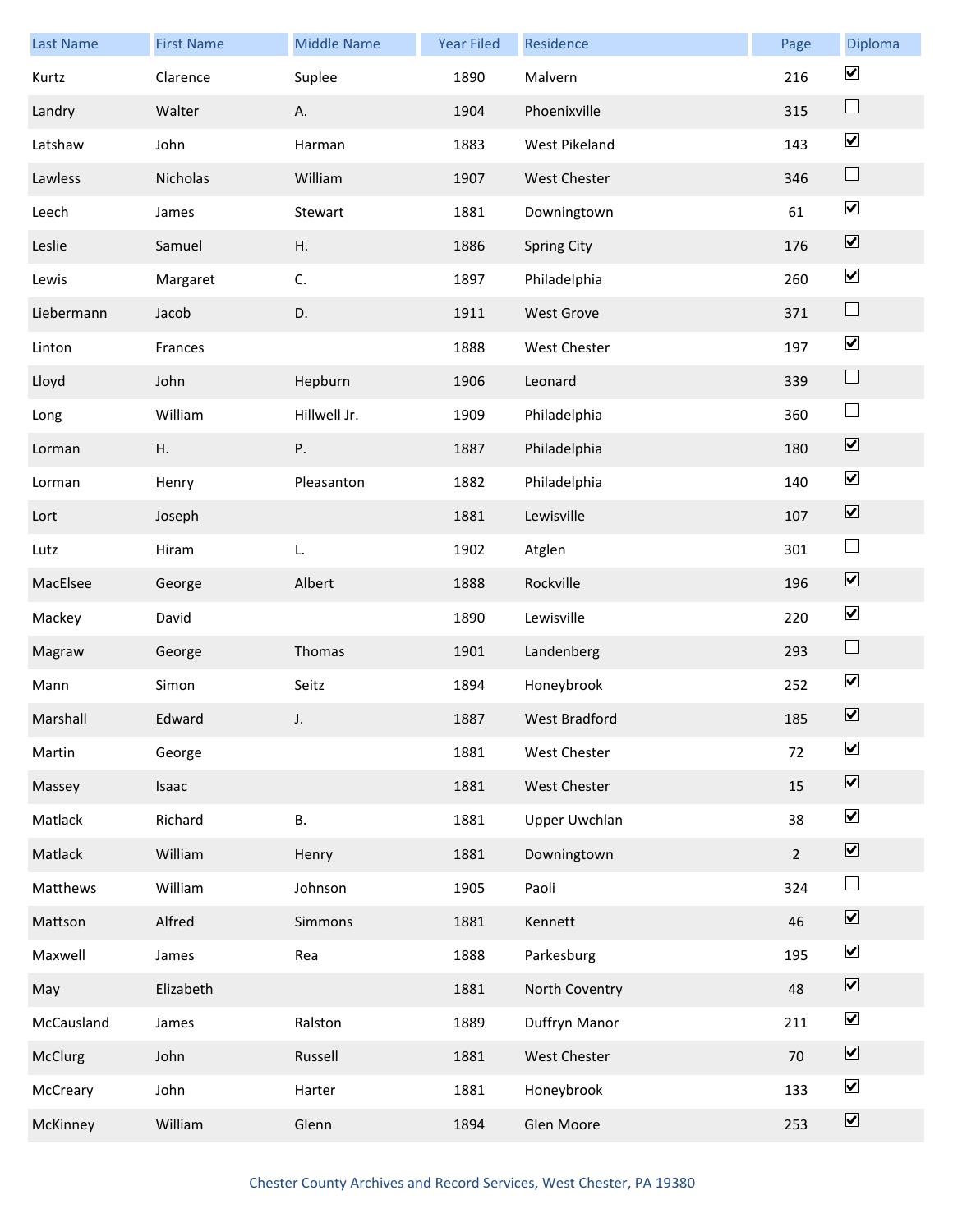| <b>Last Name</b> | <b>First Name</b> | <b>Middle Name</b> | <b>Year Filed</b> | Residence            | Page | Diploma                      |
|------------------|-------------------|--------------------|-------------------|----------------------|------|------------------------------|
| McTaggart        | Miles             | F.                 | 1893              | Lancaster            | 238  | $\blacktriangledown$         |
| Megargee         | George            | Lewis              | 1901              | Coatesville          | 297  | $\Box$                       |
| Mengel           | Mathias           | S.                 | 1889              | Springfield          | 204  | $\blacktriangledown$         |
| Mercer           | Caleb             | Sharpless          | 1886              | West Chester         | 165  | $\overline{\mathbf{v}}$      |
| Mercer           | Charles           | J.                 | 1885              | Kennett Square       | 161  | $\Box$                       |
| Mercer           | Mifflin           | Wollerton          | 1910              | East Downingtown     | 366  | $\Box$                       |
| Meredith         | Henry             | Clay               | 1881              | South Coventry       | 45   | $\blacktriangledown$         |
| Merryman         | John              | Whitfield          | 1899              | Leonard              | 280  | $\Box$                       |
| Mewhinney        | James             | C.                 | 1886              | <b>Spring City</b>   | 177  | $\blacktriangledown$         |
| Mickiewicz       | Joseph            |                    | 1904              | Phoenixville         | 321  | $\Box$                       |
| Miller           | Horace            | W.                 | 1919              | Chatham              | 389  | $\Box$                       |
| Miller           | J.                | Wayne T.           | 1883              | <b>East Coventry</b> | 149  | $\overline{\mathbf{v}}$      |
| Miller           | John              | Craig              | 1886              | Oxford               | 175  | $\blacktriangledown$         |
| Mills            | Thomas            | Lewis              | 1881              | West Chester         | 31   | $\overline{\mathbf{v}}$      |
| Mintzer          | J.                | Bechtal            | 1891              | Philadelphia         | 230  | $\blacktriangledown$         |
| Mitchell         | George            | W.                 | 1902              | Berwyn               | 316  | $\Box$                       |
| Moore            | Harry             | W.                 | 1901              | <b>West Chester</b>  | 291  | $\Box$                       |
| Morozzi          | Albert            | C.                 | 1899              | Honeybrook           | 279  | $\Box$                       |
| Morrison         | John              | Α.                 | 1887              | Cochranville         | 187  | $\blacktriangledown$         |
| Morrison         | Samuel            | Wilmer             | 1881              | Oxford               | 19   | $\boxed{\blacktriangledown}$ |
| Morrison         | William           | Clingan            | 1881              | Cochranville         | 4    | $\blacktriangledown$         |
| Moses            | Joseph            | Snyder             | 1902              | Phoenixville         | 306  | $\Box$                       |
| Mosteller        | William           | Henry              | 1884              | <b>West Vincent</b>  | 154  | $\blacktriangledown$         |
| Mulberry         | John              |                    | 1891              | Chatam, London Grove | 219  | $\Box$                       |
| Mullin           | John              | Henry              | 1881              | Phoenixville         | 111  | $\blacktriangledown$         |
| Mullin           | John              | Wesley             | 1888              | Downingtown          | 194  | $\overline{\mathbf{v}}$      |
| Mullin           | Shepherd          | Ayers              | 1881              | West Chester         | 13   | $\blacktriangledown$         |
| Munholland       | Henry             | Parker             | 1881              | Honeybrook           | 60   | $\boxed{\blacktriangledown}$ |
| Murphey          | Andrews           |                    | 1881              | Parkesburg           | 89   | $\blacktriangledown$         |
| Murphey          | Walter            | Andrew             | 1881              | Parkesburg           | 36   | $\boxed{\blacktriangledown}$ |
| Naudain          | Christopher       | <b>Brooks</b>      | 1881              | Jennerville          | 128  | $\blacktriangledown$         |
| Nelson           | Wilhelmina        | T.                 | 1891              | West Chester         | 229  | $\boxed{\blacktriangledown}$ |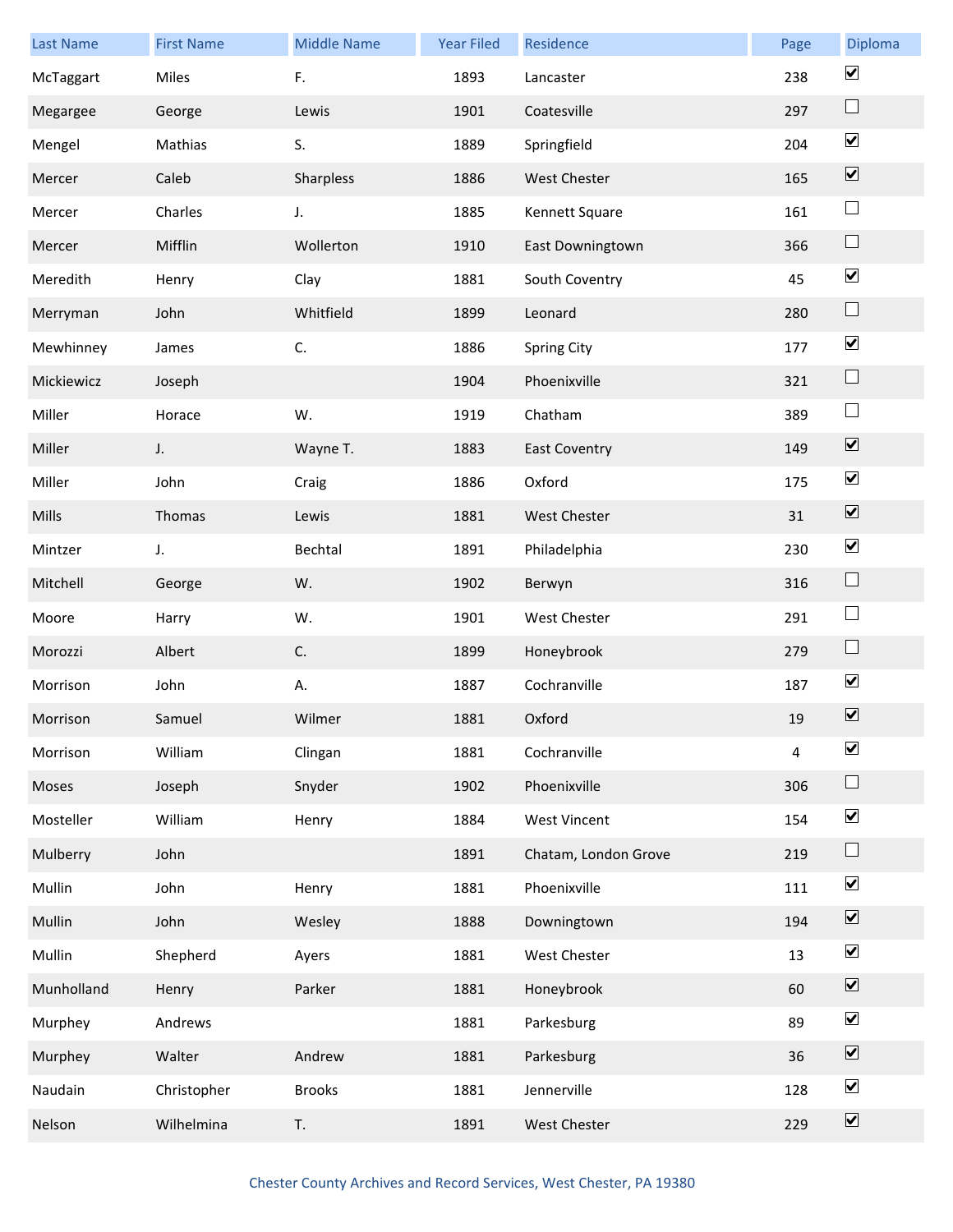| <b>Last Name</b> | <b>First Name</b> | <b>Middle Name</b> | <b>Year Filed</b> | Residence                   | Page | Diploma                      |
|------------------|-------------------|--------------------|-------------------|-----------------------------|------|------------------------------|
| <b>Nichols</b>   | Pennock           | John               | 1881              | Londonderry                 | 108  | $\blacktriangledown$         |
| Nicodemus        | Edwin             | Arthur             | 1898              | East Downingtown            | 270  | $\boxed{\blacktriangledown}$ |
| Okie             | Richardson        | <b>Brognard</b>    | 1881              | Berwyn                      | 126  | $\blacktriangledown$         |
| Olberholtzer     | Levi              |                    | 1882              | Phoenixville                | 141  | $\boxed{\blacktriangledown}$ |
| Osbourne         | Albert            | Edgar              | 1899              | West Chester                | 272  | $\blacktriangledown$         |
| Palmer           | Charles           | Rees               | 1893              | West Chester                | 239  | $\boxed{\blacktriangledown}$ |
| Palmer           | Edward            | Livingston         | 1881              | West Marlborough            | 102  | $\blacktriangledown$         |
| Parke            | Thomas            | Edge               | 1881              | Downingtown                 | 118  | $\boxed{\blacktriangledown}$ |
| Parker           | James             |                    | 1881              | Glen Moore                  | 22   | $\blacktriangledown$         |
| Parker           | Thomas            | Ellwood            | 1881              | Parkersville, Pennsbury     | 12   | $\boxed{\blacktriangledown}$ |
| Patrick          | Ellwood           |                    | 1881              | West Whiteland              | 104  | $\blacktriangledown$         |
| Peebles          | James             | M.                 | 1886              | Phoenixville                | 173  | $\boxed{\blacktriangledown}$ |
| Pennell          | Howard            | Yarnall            | 1905              | East Downingtown            | 326  | $\Box$                       |
| Pennypacker      | Nathan            | Α.                 | 1881              | Schuylkill                  | 90   | $\overline{\mathbf{v}}$      |
| Perdue           | William           | Robert             | 1881              | Unionville                  | 53   | $\blacktriangledown$         |
| Pilkington       | Albert            |                    | 1905              | West Chester                | 323  | $\Box$                       |
| Pistilly         | Nicholas          | M.                 | 1909              | Molise                      | 355  | $\Box$                       |
| Pleasants        | Henry             | Jr.                | 1911              | Media                       | 370  | $\Box$                       |
| Polk             | Alexander         | M.                 | 1887              | Faggs Manor                 | 186  | $\blacktriangledown$         |
| Porter           | Α.                | L.                 | 1889              | <b>West Grove</b>           | 202  | $\boxed{\blacktriangledown}$ |
| Porter           | Byron             | Frank              | 1902              | Coatesville                 | 308  | $\Box$                       |
| Porter           | Henry             | Evans              | 1902              | Coatesville                 | 307  | $\Box$                       |
| Porter           | William           | T.                 | 1887              | Phoenixville                | 181  | $\blacktriangledown$         |
| Pounds           | Francis           | Sims               | 1911              | Westtown                    | 368  | $\Box$                       |
| Pownall          | Howard            | W.                 | 1881              | Atglen                      | 40   | $\blacktriangledown$         |
| Pratt            | John              | S. M.              | 1904              | Coatesville                 | 318  | $\Box$                       |
| Pratt            | John              | Wesley             | 1881              | Coatesville                 | 67   | $\blacktriangledown$         |
| Price            | George            | E.                 | 1900              | Phoenixville                | 289  | $\Box$                       |
| Price            | Henry             | Reese              | 1881              | Kennett Square              | 74   | $\blacktriangledown$         |
| Price            | Jacob             |                    | 1881              | West Chester                | 54   | $\boxed{\blacktriangledown}$ |
| Price            | Samuel            | Whitaker           | 1888              | Downingtown                 | 199  | $\blacktriangledown$         |
| Prizer           | Granville         |                    | 1881              | Lionville, Uwchlan Township | 50   | $\boxed{\blacktriangledown}$ |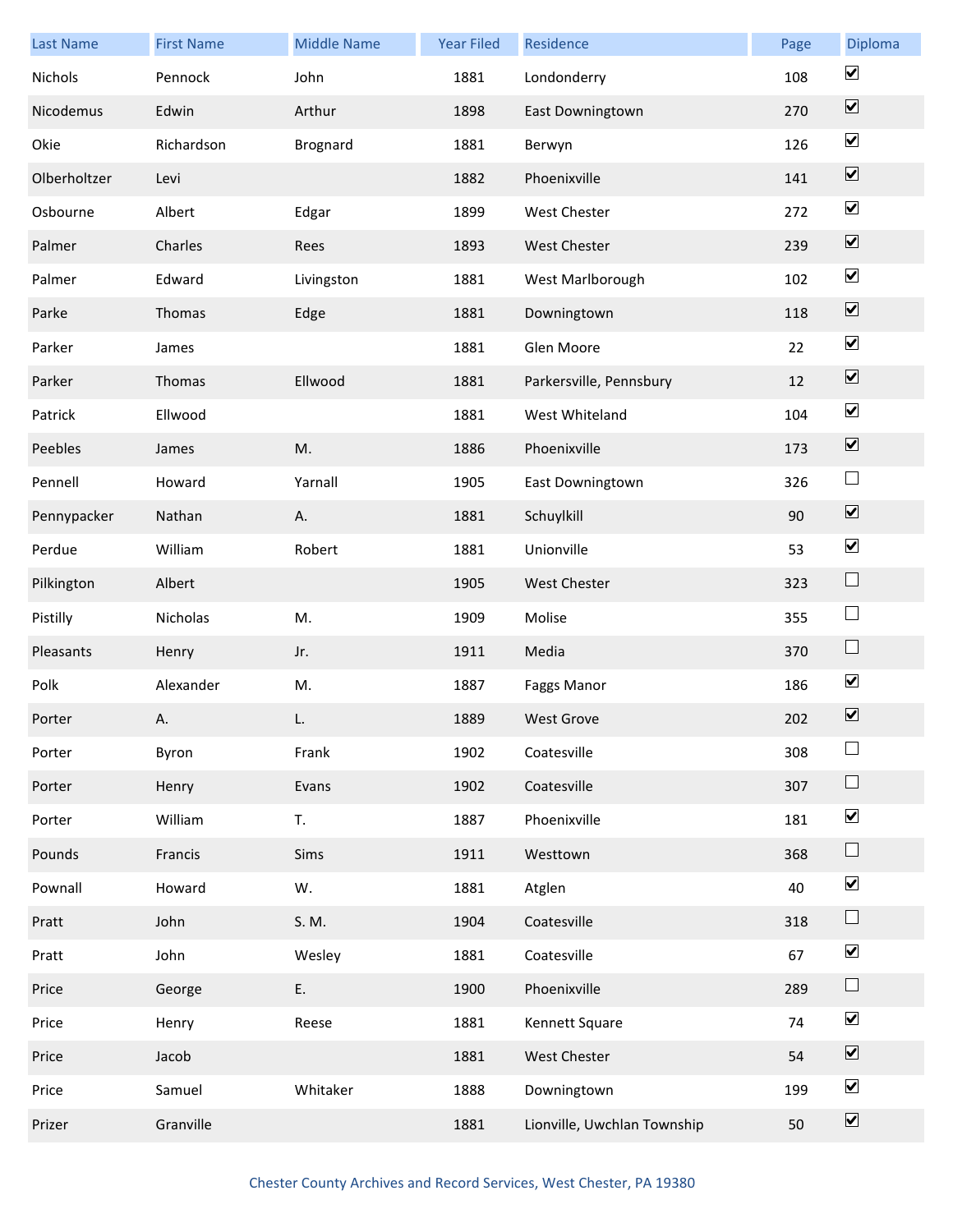| <b>Last Name</b> | <b>First Name</b> | <b>Middle Name</b> | <b>Year Filed</b> | Residence               | Page | Diploma                      |
|------------------|-------------------|--------------------|-------------------|-------------------------|------|------------------------------|
| Pugh             | Reece             |                    | 1886              | Oxford                  | 172  | $\blacktriangledown$         |
| Quinley          | Courtland         | Fell               | 1886              | <b>West Grove</b>       | 168  | $\boxed{\blacktriangledown}$ |
| Rankin           | Charles           | Cooper             | 1914              | West Chester            | 384  | $\Box$                       |
| Raub             | Richard           | Vanx Lamberton     | 1897              | Homeville               | 259  | $\boxed{\blacktriangledown}$ |
| Rea              | Samuel            | Light              | 1881              | Oxford                  | 27   | $\blacktriangledown$         |
| Reading          | Charles           | L.                 | 1893              | Phoenixville            | 244  | $\overline{\mathbf{v}}$      |
| Reed             | Willoughly        | Henry              | 1882              | Phoenixville            | 142  | $\blacktriangledown$         |
| Reeder           | Jeremiah          | V.                 | 1887              | Phoenixville            | 191  | $\boxed{\blacktriangledown}$ |
| Reel             | Ida               | Virginia           | 1889              | Coatesville             | 210  | $\blacktriangledown$         |
| Reiner           | Charles           | James              | 1912              | Phoenixville            | 374  | $\Box$                       |
| Retten           | David             | Ρ.                 | 1891              | <b>West Coatesville</b> | 231  | $\blacktriangledown$         |
| Reynolds         | Conrad            | S.                 | 1884              | Toughkennamon           | 152  | $\boxed{\blacktriangledown}$ |
| Richards         | Frank             | Llewellyn          | 1899              | Berwyn                  | 271  | $\blacktriangledown$         |
| Richmond         | Thomas            |                    | 1881              | Coatesville             | 81   | $\overline{\mathbf{v}}$      |
| Rickabaugh       | Jacob             |                    | 1881              | Tredyffrin              | 69   | $\blacktriangledown$         |
| Roberts          | Charles           | Joseph             | 1883              | Tredyffrin              | 146  | $\overline{\mathbf{v}}$      |
| Roman            | Samuel            | Thomas             | 1883              | Cecil County, Maryland  | 147  | $\blacktriangledown$         |
| Rose             | John              | Frailey            | 1881              | Oxford                  | 83   | $\boxed{\blacktriangledown}$ |
| Rosenblum        | Alex              | Morton             | 1912              | West Chester            | 380  | $\Box$                       |
| Rothrock         | Addison           | May                | 1893              | <b>West Chester</b>     | 240  | $\boxed{\blacktriangledown}$ |
| Rothrock         | Henry             | Abraham            | 1897              | <b>West Chester</b>     | 262  | $\blacktriangledown$         |
| Rothtock         | Joseph            | Trimble            | 1891              | West Chester            | 234  | $\boxed{\blacktriangledown}$ |
| Rulon            | Samuel            | Archer Jr.         | 1910              | Phoenixville            | 362  | $\Box$                       |
| Savidge          | Aaron             | Parker             | 1881              | <b>East Coventry</b>    | 116  | $\boxed{\mathbf{v}}$         |
| Scattergood      | Joseph            |                    | 1898              | West Chester            | 266  | $\blacktriangledown$         |
| Schrack          | William           | Dunton             | 1902              | Phoenixville            | 299  | $\Box$                       |
| Scott            | Horace            | S.                 | 1889              | Coatesville             | 206  | $\blacktriangledown$         |
| Scudder          | Walter            | Hackett            | 1909              | Coatesville             | 359  | $\Box$                       |
| Sharp            | Robert            | Caulfield          | 1881              | Atglen                  | 58   | $\blacktriangledown$         |
| Sharpless        | William           | T.                 | 1890              | <b>West Chester</b>     | 214  | $\boxed{\blacktriangledown}$ |
| Shoemaker        | Albert            | Moore              | 1901              | Phoenixville            | 292  | $\Box$                       |
| Shoemaker        | Jesse             | G.                 | 1888              | Phoenixville            | 201  | $\boxed{\blacktriangledown}$ |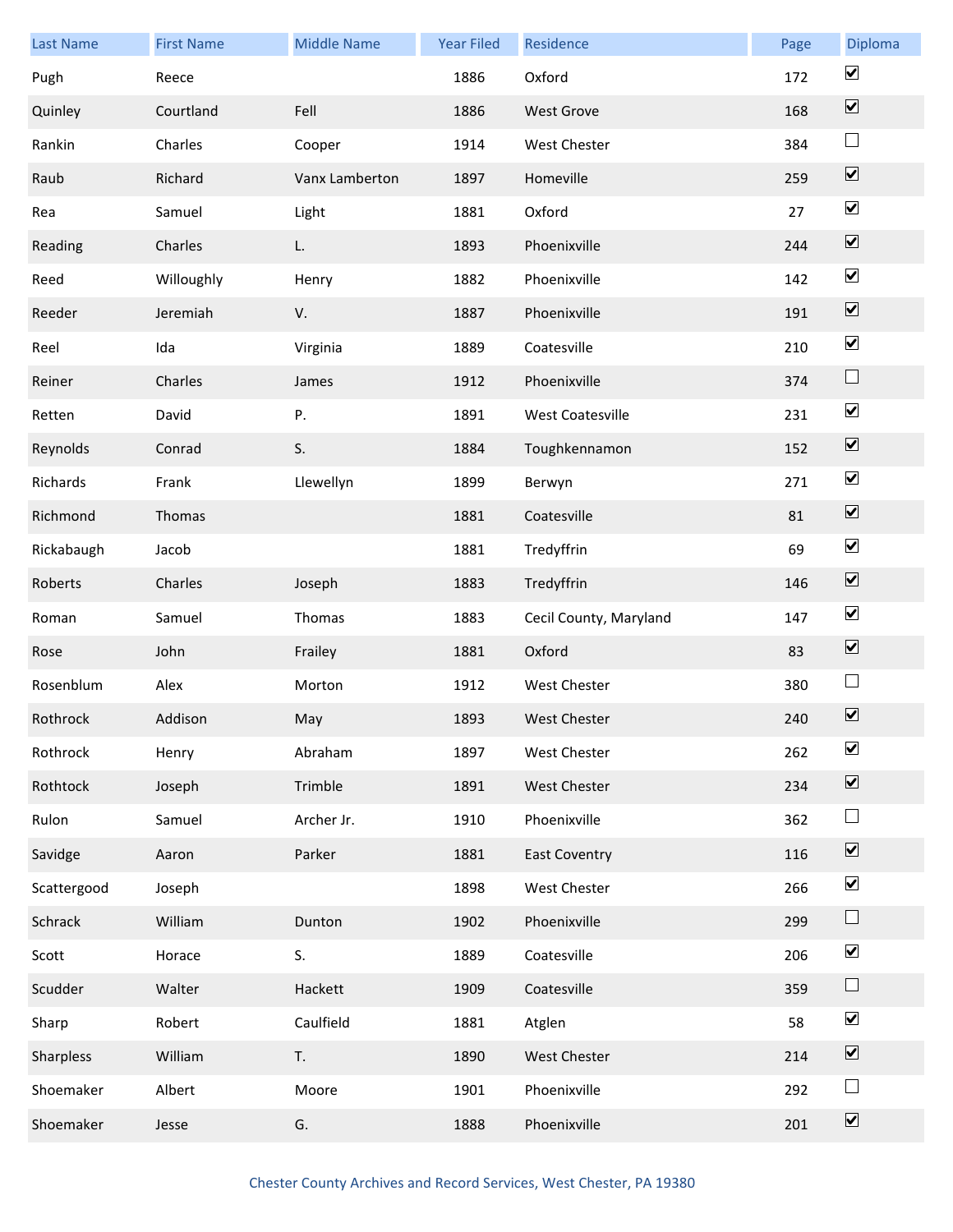| <b>Last Name</b> | <b>First Name</b> | <b>Middle Name</b> | <b>Year Filed</b> | Residence           | Page           | Diploma                      |
|------------------|-------------------|--------------------|-------------------|---------------------|----------------|------------------------------|
| Siggins          | John              | J.                 | 1894              | Philadelphia        | 246            | $\blacktriangledown$         |
| Singley          | Edward            |                    | 1881              | <b>West Grove</b>   | 101            | $\overline{\mathbf{v}}$      |
| Sliff            | J.                | Pearson            | 1885              | West Chester        | 163            | $\blacktriangledown$         |
| Smedley          | Charles           | D.                 | 1889              | Wayne Delco         | 212            | $\Box$                       |
| Smedley          | Robert            | Clemens            | 1881              | <b>West Chester</b> | 8              | $\blacktriangledown$         |
| Smith            | Caroline          | Elisabeth          | 1888              | Parkesburg          | 200            | $\overline{\mathbf{v}}$      |
| Smith            | Harry             | T.                 | 1905              | Sheeder             | 330            | $\Box$                       |
| Smith            | Mariam            | Hopkins            | 1897              | Parkesburg          | 265            | $\boxed{\blacktriangledown}$ |
| Smith            | Ruben             | Haines             | 1881              | West Chester        | 93             | $\blacktriangledown$         |
| Smith            | Thomas            | Emery              | 1895              | Washington D.C.     | 257            | $\boxed{\blacktriangledown}$ |
| Smith            | William           | О.                 | 1915              | Coatesville         | 386            | $\Box$                       |
| Smith            | Willis            | Newton             | 1900              | <b>Spring City</b>  | 287            | $\boxed{\blacktriangledown}$ |
| Snyder           | Thomas            | <b>Butler</b>      | 1904              | <b>Spring City</b>  | 320            | $\Box$                       |
| Snyder           | William           | Preston            | 1881              | <b>Spring City</b>  | 32             | $\overline{\mathbf{v}}$      |
| Speakman         | William           | W.                 | 1890              | Swathmore           | 222            | $\blacktriangledown$         |
| Spencer          | Herbert           | Alonzo             | 1905              | Parker Ford         | 335            | $\Box$                       |
| Spratt           | George            | Reed               | 1881              | Coatesville         | 79             | $\blacktriangledown$         |
| Stevenson        | Mary              | Elisabeth          | 1881              | <b>West Chester</b> | $\overline{7}$ | $\overline{\mathbf{v}}$      |
| Stokes           | James             |                    | 1885              | <b>West Chester</b> | 157            | $\blacktriangledown$         |
| Stone            | Charles           | Henry              | 1910              | Coatesville         | 365            | $\Box$                       |
| Storm            | Katherine         | Louise             | 1894              | Philadelphia        | 251            | $\blacktriangledown$         |
| Stubbs           | Daniel            | Alfred             | 1881              | Oxford              | 35             | $\boxed{\blacktriangledown}$ |
| Stubbs           | Joseph            | N.                 | 1894              | Londongrove         | 249            | $\blacktriangledown$         |
| Swavely          | Lamuel            | <b>B.</b>          | 1881              | Springfield         | 51             | $\boxed{\blacktriangledown}$ |
| Sweany           | Leverett          |                    | 1886              | West Chester        | 174            | $\blacktriangledown$         |
| Swing            | Erasmus           | Vanmeter           | 1881              | Compassville        | 37             | $\overline{\mathbf{v}}$      |
| Taylor           | E.                | Wilson             | 1895              | Oxford              | 255            | $\blacktriangledown$         |
| Taylor           | Edward            | Chandler           | 1881              | Oxford              | 113            | $\boxed{\blacktriangledown}$ |
| Taylor           | Eliza             | E.                 | 1883              | West Chester        | 144            | $\blacktriangledown$         |
| Taylor           | Horace            | Furness            | 1903              | Westtown            | 313            | $\Box$                       |
| Taylor           | Jackson           |                    | 1905              | Coatesville         | 325            | $\blacktriangledown$         |
| Taylor           | James             | Thomas             | 1890              | Pomeroy             | 218            | $\boxed{\blacktriangledown}$ |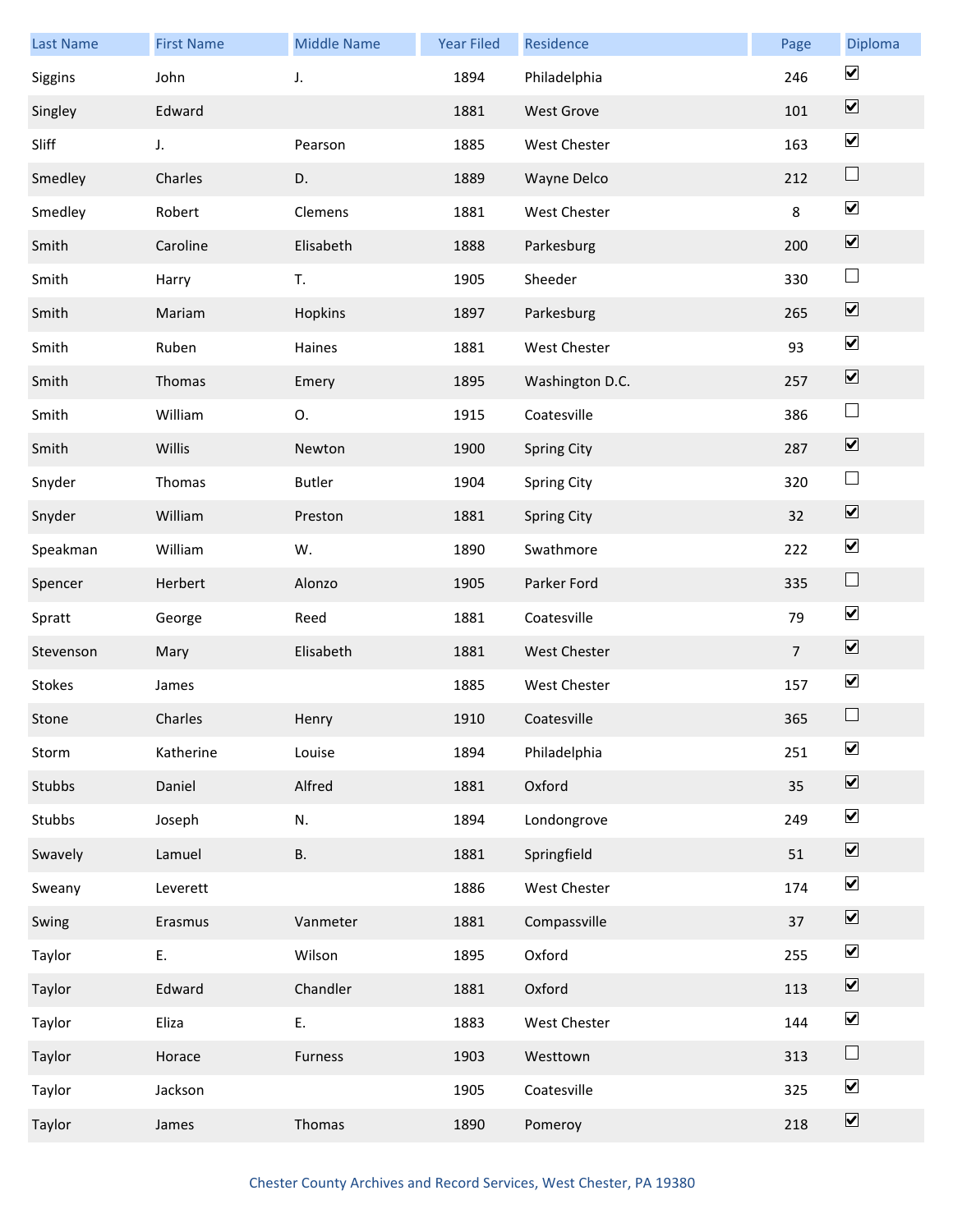| <b>Last Name</b> | <b>First Name</b> | <b>Middle Name</b> | <b>Year Filed</b> | Residence                  | Page | Diploma                      |
|------------------|-------------------|--------------------|-------------------|----------------------------|------|------------------------------|
| Taylor           | Thomas            | Anderson           | 1881              | Pomeroy                    | 33   | $\blacktriangledown$         |
| Taylor           | Thomas            | Webb               | 1881              | Kennett Square             | 64   | $\overline{\mathbf{v}}$      |
| Taylor           | William           | S.                 | 1887              | Malvern                    | 190  | $\blacktriangledown$         |
| Temple           | John              | <b>Broomall</b>    | 1881              | West Bradford              | 5    | $\boxed{\blacktriangledown}$ |
| Terry            | Howard            | Jr.                | 1903              | Phoenixville               | 310  | $\Box$                       |
| Thompson         | Benjamin          |                    | 1881              | New Garden                 | 39   | $\overline{\mathbf{v}}$      |
| Thompson         | Joseph            | McClure            | 1881              | Doe Run                    | 129  | $\blacktriangledown$         |
| Thompson         | Nathan            | Grier              | 1881              | <b>Brandywine Manor</b>    | 106  | $\boxed{\blacktriangledown}$ |
| Tindall          | Charles           | L.                 | 1890              | Downingtown                | 221  | $\blacktriangledown$         |
| Toland           | William           | Arthur             | 1912              | Parkerford                 | 379  | $\Box$                       |
| Trego            | Cyrus             |                    | 1881              | Cedarville                 | 28   | $\blacktriangledown$         |
| Umstead          | George            | <b>B.</b> R.       | 1894              | Phoenixville               | 247  | $\boxed{\blacktriangledown}$ |
| Umstead          | Henry             | U.                 | 1894              | Phoenixville               | 248  | $\blacktriangledown$         |
| Vinton           | Jonathan          | Dwight             | 1895              | Kimberton                  | 256  | $\overline{\mathbf{v}}$      |
| Wagner           | Andrew            | Fremont            | 1899              |                            | 273  | $\Box$                       |
| Warran           | John              | L.                 | 1881              | West Chester               | 124  | $\overline{\mathbf{v}}$      |
| Way              | Jacob             | Heald              | 1881              | <b>West Chester</b>        | 16   | $\blacktriangledown$         |
| Webb             | Ella              | Susan              | 1886              | Oxford                     | 169  | $\boxed{\blacktriangledown}$ |
| Webb             | William           | Ε.                 | 1887              | Homeville                  | 189  | $\blacktriangledown$         |
| Wells            | Frank             | Happerselt         | 1911              | <b>Chester Springs</b>     | 382  |                              |
| Wells            | John              | R.                 | 1882              | Charlestown                | 137  | $\blacktriangledown$         |
| West             | Frederick         | В.                 | 1889              | Kimberville                | 205  | $\boxed{\blacktriangledown}$ |
| West             | Joseph            | Gheen              | 1881              | Franklin                   | 112  | $\overline{\mathbf{v}}$      |
| Wherry           | Calvin            | Norwood            | 1904              | Chatham                    | 317  | $\Box$                       |
| Williams         | Alban             |                    | 1881              | Phoenixville               | 99   | $\blacktriangledown$         |
| Williams         | Harry             | Eldridge           | 1881              | Coatesville                | 78   | $\overline{\mathbf{v}}$      |
| Williams         | Hiram             | Tobias             | 1902              | <b>Chester County</b>      | 302  | $\Box$                       |
| Wilson           | Samuel            | Clyde              | 1908              | Oxford                     | 351  | $\Box$                       |
| Wilson           | Walter            | S.                 | 1902              | West Chester               | 303  | $\blacktriangledown$         |
| Windle           | John              |                    | 1881              | Hamorton, Kennett Township | 84   | $\boxed{\blacktriangledown}$ |
| Winsmore         | Edward            | Clift              | 1911              | Downingtown                | 369  | $\Box$                       |
| Witmer           | Chester           | Α.                 | 1912              | West Chester               | 377  | $\Box$                       |